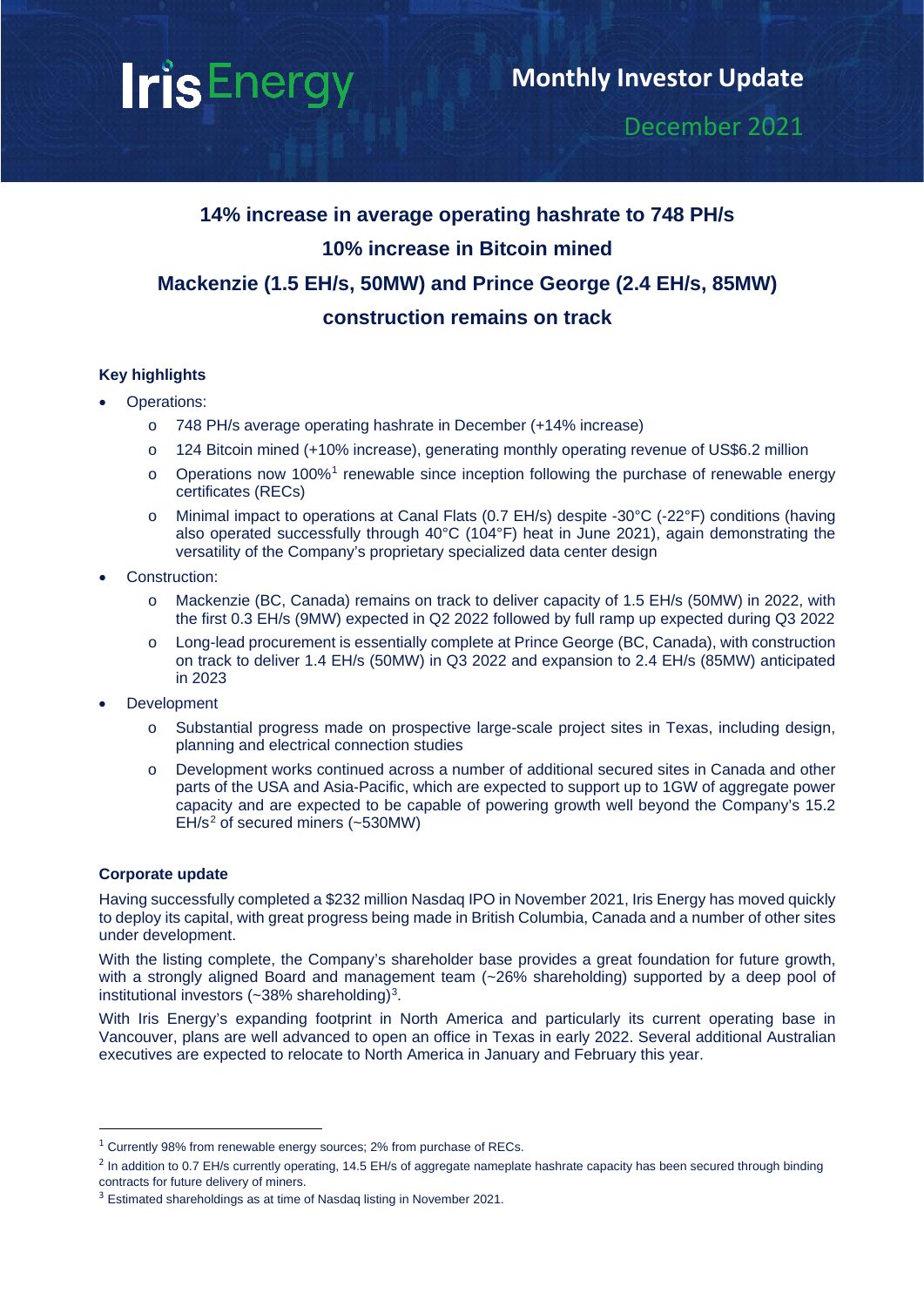#### **Canal Flats update (0.7 EH/s, 30MW) – BC, Canada**

Canal Flats (100%<sup>1</sup> renewable operations since inception) achieved monthly average operating hashrate of 748 PH/s in December 2021 (vs. 657 PH/s in November 2021), an increase of 14%. This enabled 124 Bitcoin to be mined during the month (+10% increase), generating monthly operating revenue of US\$6.2 million.

The 14% increase in hashrate was driven by the installation of new latest generation hardware (1,666 Bitmain S19*i* Pro) to replace existing lower efficiency hardware.

There was minimal impact to operations despite -30°C (-22°F) conditions (having also operated successfully through 40°C (104°F) heat in June 2021), again demonstrating the versatility of the Company's proprietary specialized data center design.

This unique ability of Iris Energy to optimize air cooling and reheating enhances the operating environment and life of the Company's miners. Our unique airflow system and recirculation design takes advantage of the heat generated by the miners and also helps minimize our environmental footprint as no secondary heating or air conditioning is required.

See Canal Flats site tour video at<https://youtu.be/-tld2Hw0AqM>.

#### **Mackenzie update (1.5 EH/s, 50MW) – BC, Canada**

Construction continues to advance at the 1.5 EH/s (50MW) site in Mackenzie, with the first data center building structurally complete and foundations for the substation well advanced.

The first 0.3 EH/s (9MW) remains on track for commissioning during Q2 2022 followed by full ramp up to 1.5 EH/s (50MW) expected during Q3 2022.

Upon completion, the specialized data centers are expected to power an additional ~15,000 Bitmain S19j Pro miners (already secured) generating 1.5 EH/s of incremental hashrate and adding approximately 15 direct full-time local jobs in Mackenzie.





 *Construction at Mackenzie (1.5 EH/s, 50MW) Mackenzie illustrative layout (incl. potential expansion)*

**Prince George update (2.4 EH/s, 85MW) – BC, Canada**

Construction continued to progress at the Company's 2.4 EH/s (85MW) site in Prince George, with the procurement of long-lead items essentially complete.

The first 1.4 EH/s (50MW) remains on track to be energized by the end of Q3 2022 with the additional 1.0 EH/s (35MW) anticipated to come online in 2023.

Upon completion, the specialized data centers are expected to power an additional ~25,000 Bitmain S19j Pro and S19j miners (already secured) generating 2.4 EH/s of incremental hashrate and adding approximately 20 direct full-time local jobs in Prince George.



 *Prince George illustrative layout*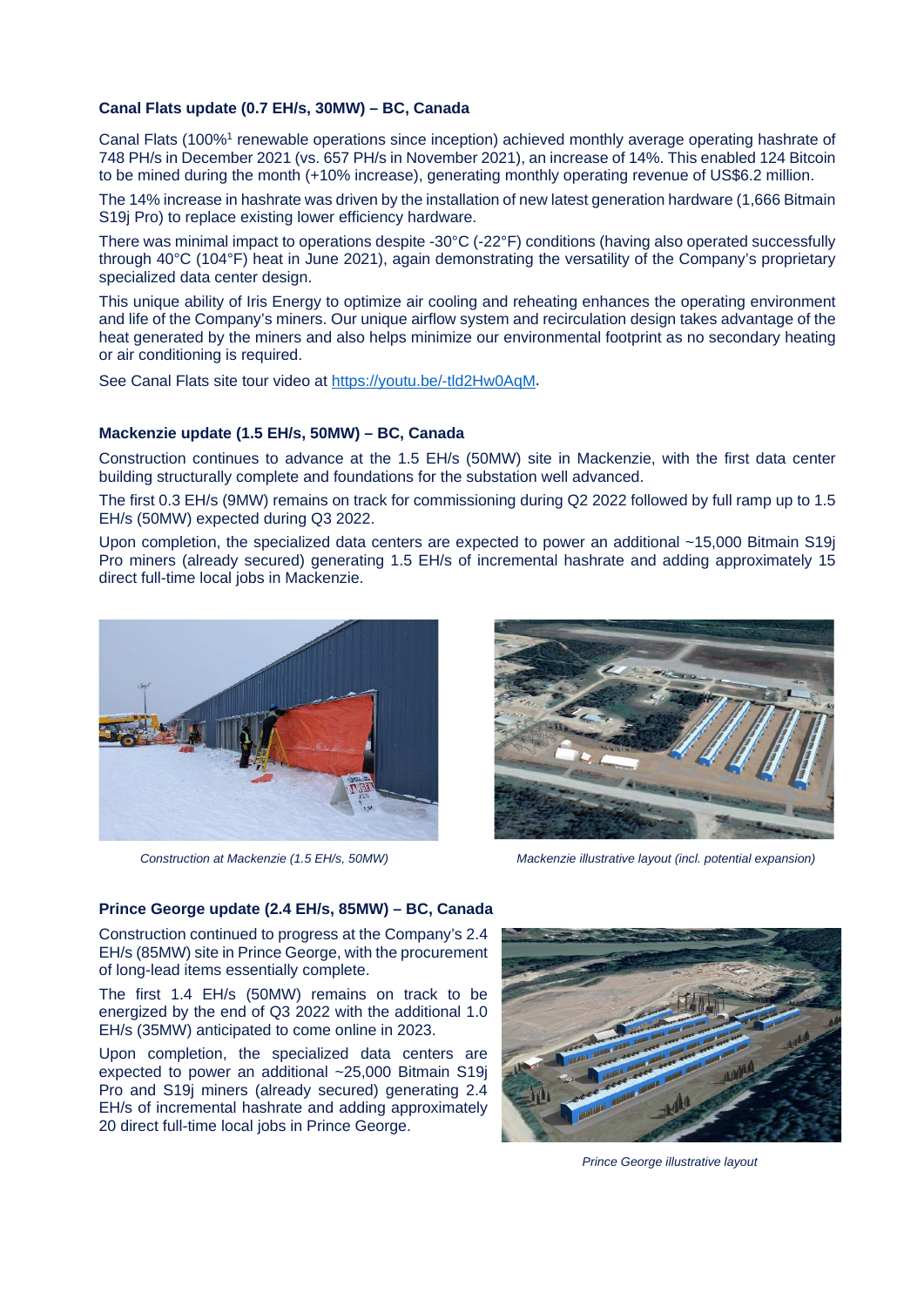#### **Future development sites**

Substantial progress was made on prospective large-scale project sites in Texas, including design, planning and electrical connection studies.

Development works continued across a number of additional secured sites in Canada and other parts of the USA and Asia-Pacific, which are expected to support up to 1GW of aggregate power capacity and are expected to be capable of powering growth well beyond the Company's  $15.2$  EH/s<sup>2</sup> of secured miners (~530MW).

Further details will be provided in due course including as and when development sites transition to the construction phase.

#### **Operating and Financial Results**

Daily average operating hashrate chart



#### Technical commentary

The key highlight for the period was the 14% increase in average operating hashrate attributable to the installation of new latest generation hardware to replace existing lower efficiency hardware.

Pleasingly, there was minimal impact to operations at Canal Flats (0.7 EH/s) despite -30°C (-22°F) conditions (having also operated successfully through 40°C (104°F) heat in June 2021), again demonstrating the versatility of the Company's proprietary specialized data center design.

Revenue decreased from November 2021 primarily due to macro factors, i.e., a decrease in the average Bitcoin price (from ~US\$61k to ~US\$50k) and an increase in the network difficulty (average implied global hashrate increased from 159 EH/s to 169 EH/s). These factors were partially offset by the 14% increase in the Company's average operating hashrate.

| Operating*                                     | <b>Oct-21</b> | <b>Nov-21</b> | <b>Dec-21</b> |  |
|------------------------------------------------|---------------|---------------|---------------|--|
| <b>Operating renewable power</b><br>usage (MW) | 22            | 23            | 26            |  |
| Avg operating hashrate (PH/s)                  | 649           | 657           | 748           |  |

*\* Reflects actual recorded operating power usage and hashrate (not nameplate).* 

| <b>Financial (unaudited)</b>                                | <b>Oct-21</b> | <b>Nov-21</b> | <b>Dec-21</b> |
|-------------------------------------------------------------|---------------|---------------|---------------|
| <b>Bitcoin mined*</b>                                       | 127           | 113           | 124           |
| Mining revenue (US\$'000) <sup>4</sup>                      | 7.338         | 6,593         | 6,170         |
| Electricity costs (US\$'000)Error!<br>Bookmark not defined. | 852           | 822           | 945           |
| Revenue per Bitcoin (US\$)                                  | 57.634        | 58,328        | 49,700        |
| Electricity costs per Bitcoin (US\$)                        | 6.695         | 7.275         | 7.612         |

*\* Reflects Bitcoin mined post deduction of mining pool fees (currently 0.5% x total Bitcoin mined).*

<span id="page-2-0"></span> $4$  Monthly U.S. dollar values shown have been translated from Australian dollars (A\$) at the noon buying rate of the Federal Reserve Bank of New York on the last working day of each month. The rate applied for December 2021 is A\$1 to US\$0.7260.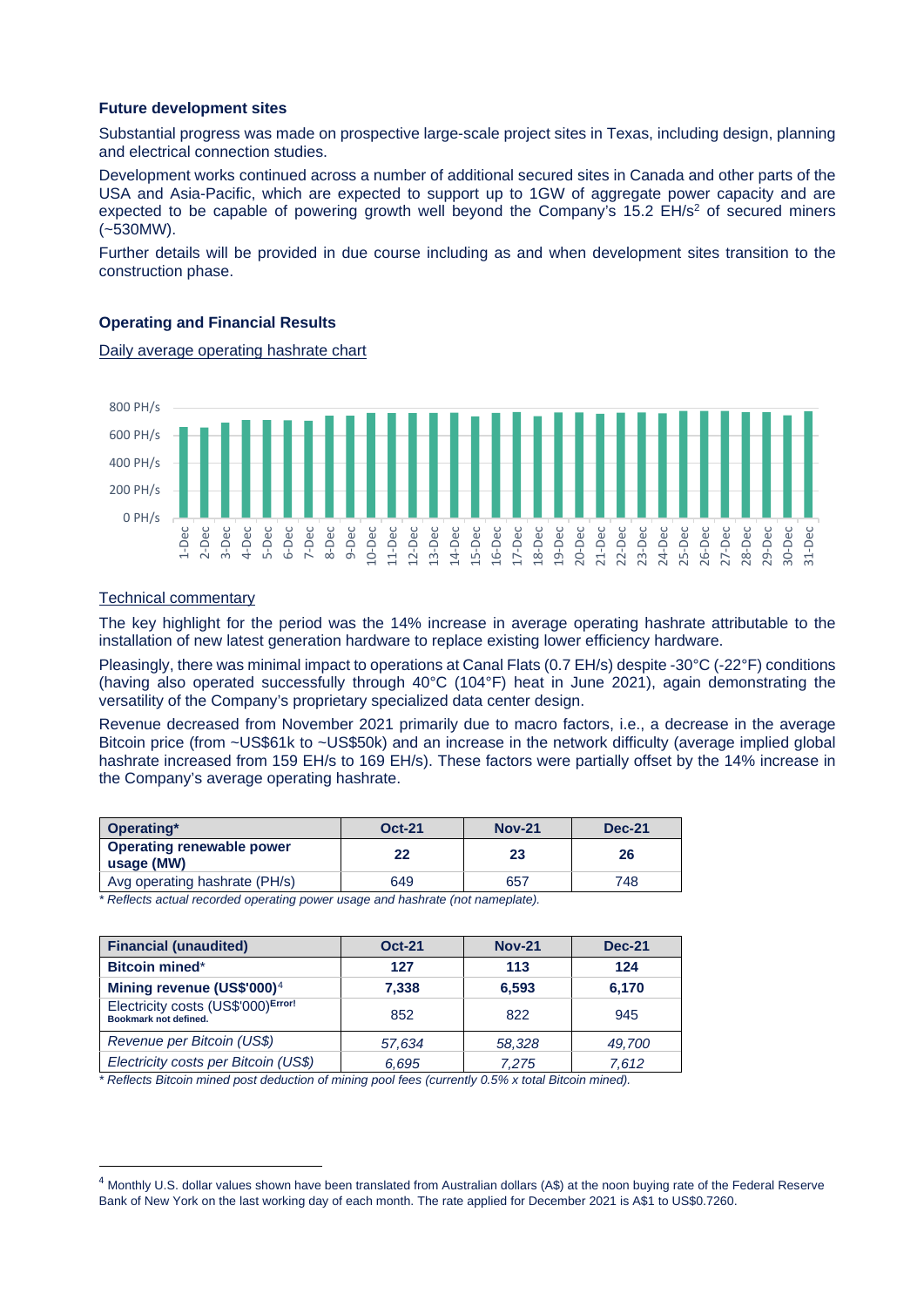| <b>Miner Shipping Schedule</b> | <b>Hardware</b>                        | <b>Units</b> | PH/s<br>(incremental) | PH/s<br>(cumulative) |
|--------------------------------|----------------------------------------|--------------|-----------------------|----------------------|
| Operating (December 2021)      | S19j Pro / A12 /<br>Other <sup>5</sup> | 8,362        | 748                   | 748                  |
| Inventory $-$ in transit       | S19j Pro / S19j                        | 4.971        | 485                   | 1,233                |
| Inventory – pending deployment | S19j / Other <sup>6</sup>              | 2,690        | 219                   | 1.452                |
| Q1 2022                        | S19j Pro / S19j                        | 11,584       | 1,112                 | 2,564                |
| Q <sub>2</sub> 2022            | S19j Pro / S19j                        | 11,660       | 1,119                 | 3,683                |
| Q3 2022                        | S19j Pro / S19j                        | 7,063        | 659                   | 4,342                |
| Q4 2022                        | S <sub>19</sub> Pro / S <sub>19</sub>  | 27,973       | 2,781                 | 7,123                |
| Q1 2023                        | S <sub>19</sub> Pro                    | 26,577       | 2,658                 | 9.781                |
| Q <sub>2</sub> 2023            | S <sub>19</sub> Pro                    | 26,765       | 2,676                 | 12,457               |
| Q3 2023                        | S <sub>19</sub> Pro                    | 26,952       | 2,695                 | 15,152               |
| <b>Total</b>                   |                                        | 154,597      | 15,152                |                      |

| <b>Site Overview</b> | <b>Capacity (MW)</b> | <b>Capacity</b><br>(EH/s) | <b>Timing</b> | <b>Status</b>      |
|----------------------|----------------------|---------------------------|---------------|--------------------|
| <b>Canal Flats</b>   | 30                   | 0.7                       | Complete      | Operating          |
| Mackenzie            | 50                   | 1.5                       | Q2-Q3 2022    | Under construction |
| <b>Prince George</b> | 85                   | 2.4                       | Q3 2022/2023  | Under construction |
| Other secured sites  | 365                  | 10.6                      | TBC           | Under development  |
| <b>Total</b>         | 530                  | 15.2                      |               |                    |

#### **About Iris Energy**

Iris Energy is a sustainable Bitcoin mining company that supports local communities, as well as the decarbonization of energy markets and the global Bitcoin network.

- Focus on low-cost renewables: Iris Energy targets entry into regions where there are low-cost, abundant and attractive renewable energy sources, and where the Company can support local communities
- Long-term security over infrastructure, land and power supply: Iris Energy owns its electrical infrastructure and data centers, providing security and operational control over its assets. Iris Energy also focuses on grid-connected power access which helps to ensure it is able to utilize a reliable, longterm supply of power
- Seasoned management team: Iris Energy's team has an impressive track record of success across energy, infrastructure, renewables, finance, digital assets and data centers

#### **Forward Looking Statements**

This investor update includes "forward-looking statements" within the meaning of the Private Securities Litigation Reform Act of 1995. Forward-looking statements generally relate to future events or Iris Energy's future financial or operating performance. For example, forward-looking statements include but are not limited to scheduled shipments, status and anticipated production of construction sites in Mackenzie and Prince George; and future development of sites in Canada, USA and Asia Pacific. In some cases, you can identify forward-looking statements by terminology such as "anticipate," "believe," "may," "can," "should," "could," "might," "plan," "possible," "project," "strive," "budget," "forecast," "expect," "intend," "will," "estimate," "predict," "potential," "continue," "scheduled" or the negatives of these terms or variations of them or similar terminology, but the absence of these words does not mean that statement is not forward-looking. Such forward-looking statements are subject to risks, uncertainties, and other factors which could cause actual results to differ materially from those expressed or implied by such forward looking statements. In addition, any statements or information that refer to expectations, beliefs, plans, projections, objectives, performance

<span id="page-3-0"></span><sup>&</sup>lt;sup>5</sup> Includes mix of lower efficiency hardware, which is estimated to represent less than 5% of the operating 748 PH/s.

<span id="page-3-1"></span><sup>6</sup> Includes mix of lower efficiency hardware.